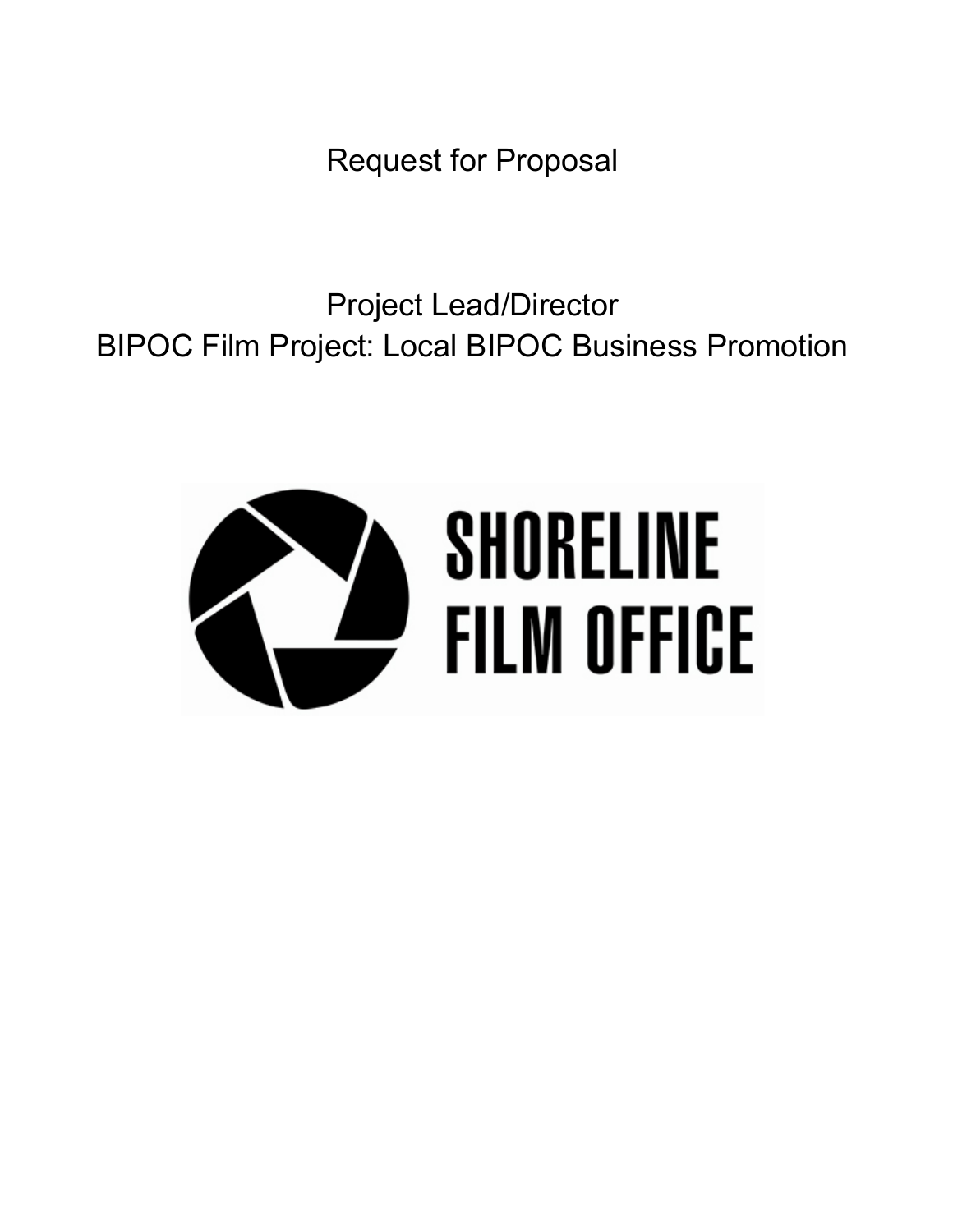### **Request for Proposal**

### **Project Lead/Director BIPOC Film Project: Local BIPOC Business Promotion**

### **1.1 Background**

The Shoreline Film Office is a collaborative effort between the City of Shoreline, Shoreline Community College, and ShoreLake Arts, a Local Arts Agency.

## **1.2 Purpose & Objectives**

The purpose of this Request for Proposal (RFP) is to obtain competitive proposals from qualified filmmakers/directors who are interested in creating new work in the City of Shoreline. BIPOC filmmakers are strongly encouraged to submit proposals.

The Shoreline Film Office is interested in having a private sector entity create three mini documentaries/promotional videos about locally owned BIPOC businesses. Each video will be 3-6 minutes in length and have the same director and crew. This can be a great opportunity to make a pilot this year and potentially expand in future years. We believe by having one director and a consistent crew the tone and format will be easier to achieve and simpler to shoot. Preference will be given to applicants who can outline how they would incorporate a mentorship/learning opportunity for film students from Shoreline Community College.

The style of the videos should be more than just a commercial. The best proposals will incorporate aspects of documentary filmmaking like interviews, research, or story-telling while highlighting local businesses.

Businesses to be highlighted will be chosen in partnership between the selected filmmaker and the Shoreline Film Office, and the Shoreline Economic Development Office.

### **1.3 Project Goals**

1) Support filmmakers getting back to work with an emphasis on those additionally disadvantaged by discrimination and unconscious bias.

2) Secure promotional content celebrating diversity within the Shoreline business community.

3) Promote BIPOC-owned businesses through three professionally-produced video content at least 3 minutes in length, but no longer than 6 minutes, suitable for presentation on web and social platforms.

4) Identify lessons learned and recommendations for the Shoreline Film Office to center BIPOC filmmakers in growing its media production industry.

# **1.4 Usage/Ownership**

All intellectual property developed under this project shall adhere to US Dept. of Labor and Education joint grant program creative commons guidelines. Films may be shown at the Shoreline Short Short Film Festival.

### **1.5 Schedule**

June 1 - Call opens for RFP - Seeking a project lead / director June 14 - Submissions Due by 12:00am (Midnight) June 21 - Jury Deadline/Director Selected July1 - August 31 - Pre-Production, Production, and Post Production September - Fine Tune Videos if Needed. September 30 - Deliver Final Videos.

### **1.6 Proposal Submittal**

Proposals shall be submitted via email to Lorie Hoffman at director@shorelakearts.org All proposals shall be received by ShoreLake Arts no later than the date and time shown in the schedule of events.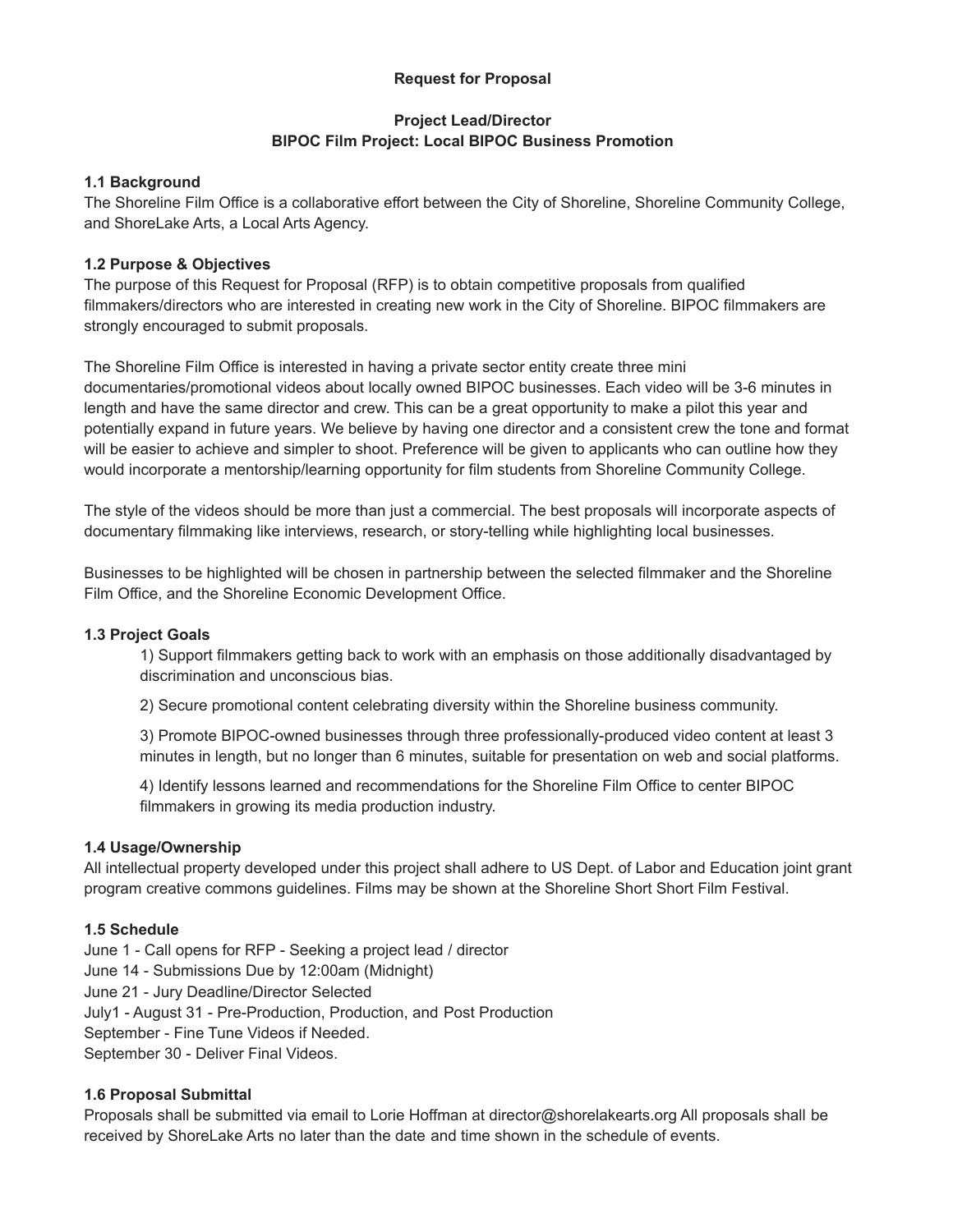RFP available at: www.shorelakearts.org/film

### **1.7 Proposal Response Format**

Proposals submitted for consideration should contain the following information in PDF or Word format, proposals should be no more than 5 pages total:

- A) Filmmaker Contact information including Firm Name (if applicable), Address, Email, Phone, & Social Media presence.
- B) Type of Firm (Sole Proprietorship, Corporation, Partnership, Joint Venture)
- C) Proposal How do you intend to complete the project?
- D) Project Schedule What is your proposed schedule?
- E) Samples of Previous Work
- F) Simple project budget using the \$10,000 award
- G) Optional Artist Statement or Philosophy Statement

### **1.8 Evaluation and Selection**

All responses received as a result of this RFP will be considered by members of the Shoreline Film Office for the purpose of selecting the filmmaker whom the Film Office will contract for the project. The Film Office may reject any or all proposals if none are considered in the best interests of the project.

Proposals will be evaluated using the following rubric. Please note these are not requirements, but how the jurying possess will be framed:

#### 1) Artistic Vision

Does the artist have a clear subject matter/style? Does the viewer see a vision or story told in the presented work? How cohesive is the body of work?

### 2) Mastery of Technique

Does the work present high quality craftsmanship and show mastery of skill? Are techniques used in a skillful way? The artist statement may also serve as a resource for process/additional skills.

### 3) Originality

Does this work show something new, emerging, or cutting edge? Is the technique new or developing in practice? Is the artist using a traditional technique in a new or unusual way? What is this work contributing to the advancement of its field?

#### 4) Professionalism

Does the artist communicate in a timely manner? Does the artist have a track record of solid and fruitful relationships with the community and film crew? Does the filmmaker have relationships with the Shoreline film community or Shoreline Community College film students?

### 5) Commitment to Inclusivity

Does the artist demonstrate a commitment to diversity, equity, inclusivity and anti-racist work? Does the work sample or artist statement clarify that the project is meeting its project goals?

### **1.8 Insurance Requirements**

Filmmakers shall obtain insurance of the types described below during the term of this Agreement and extensions or renewals. These policies are to contain, or be endorsed to contain, provisions that:

1) Filmmaker's insurance coverage shall be primary insurance with insurance or insurance pool coverage maintained by the Film Office as excess of the Filmmaker's insurance (except for professional liability insurance); and 2) Filmmaker's insurance coverage shall not be cancelled, except after thirty (30) days prior written notice to the Film Office.